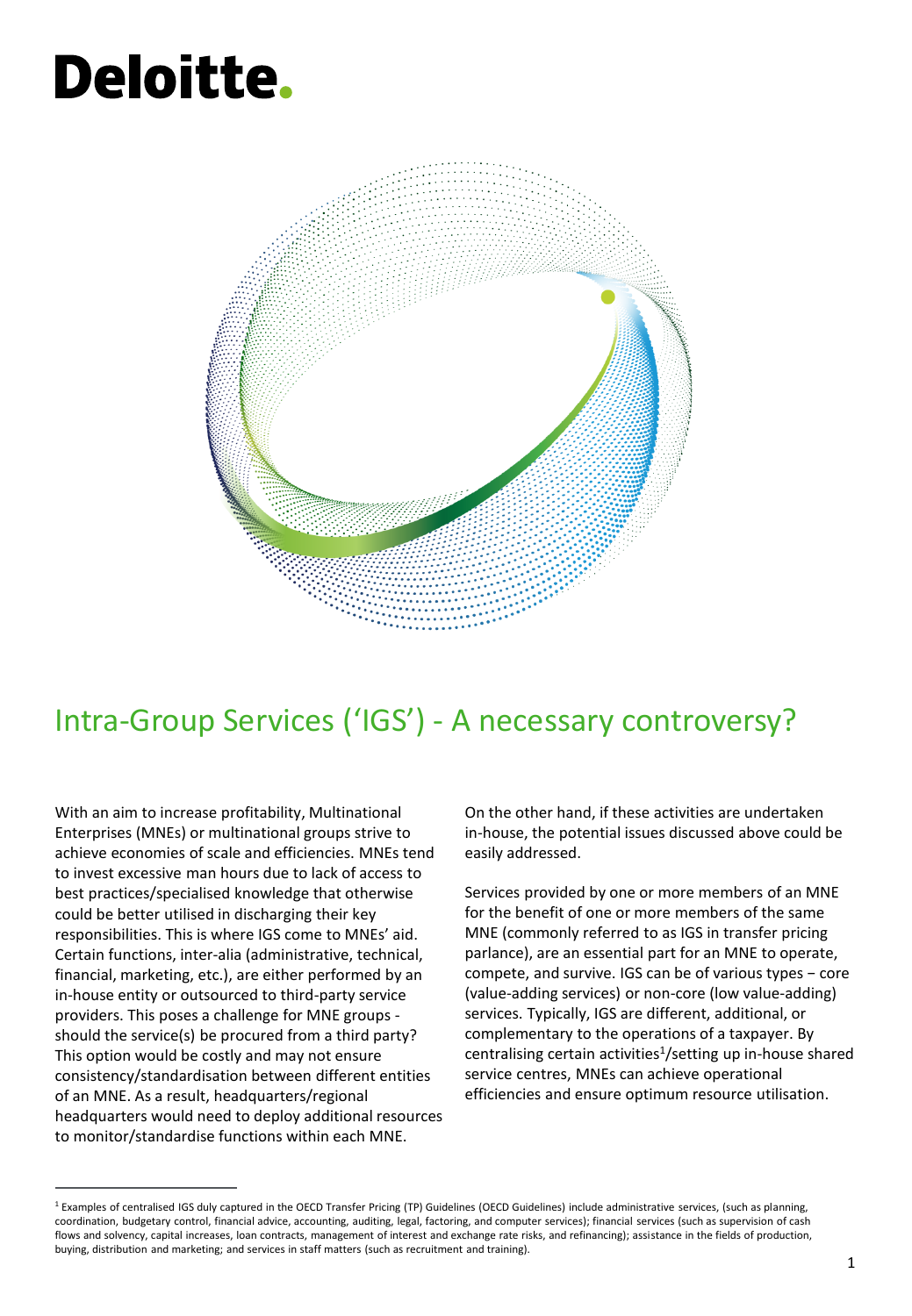Considering the very nature of the IGS (being related party transactions), these services need to adhere to the Arm's Length Principle (ALP). There is plenty of literature in the form of Organisation for Economic Co-operation and Development ('OECD') guidelines, United Nations transfer pricing guidance, and judicial precedents on IGS. A few key aspects of these guidance are mentioned below:

#### Not all activities are chargeable

Not all services rendered by the group entity(ies) warrant a charge to other members of the MNE. For instance, shareholder activities (undertaken mainly to protect investment in the subsidiary), stewardship and duplicative services, and incidental benefits are classified as services for which an independent enterprise would not be willing to pay for in a typical uncontrolled business scenario.

#### Determination of IGS charge

To determine the IGS charge, the correct cost base (also referred as an 'allocable cost pool', including determination/classifications of certain costs as pass through costs) is first to be determined. This includes costs that an MNE incurs while performing IGS. Upon determination of the cost pool, costs incurred in connection with activities undertaken for the benefit of specific entity(ies) that are directly identifiable as beneficial to only a specific entity (for example, headquarters' assistance in conducting an ISO audit in a subsidiary's factory) should be charged directly to the said entity(ies). The balance will be allocated across beneficiary entities using a judicious/scientific and consistent allocation key. Depending on the nature of service (direct/indirect), an arm's length mark-up on the identified costs may also be warranted to be charged in compliance with ALP requirements.

Benefits<sup>2</sup> received from IGS are often imperceptible in nature. Depending on circumstances, actual benefits derived from IGS may outweigh the costs allocated. Thus, taxpayers find it difficult to demonstrate the benefits received in the form of tangible documentary evidence. Sometimes, the services may be available oncall and the value and importance of such services may vary year on year. In such cases, one must look at the extent to which the services have been used over a period of several years rather than solely for the year in which a charge is to be made.

Consider an example of on call medical or psychology support services availed by an organisation during COVID-19. In case the services are not used, the costs incurred would appear to be more than actual receipt of services. However, in case there is an emergency requirement of medical assistance, services would be available promptly. Thus, the benefits derived from such on-call medical services would be far more valuable that the costs incurred. Similarly, centralised strategic decision-making and policies specifically in the areas of information technology, human resources, procurement, etc., have helped MNEs cope with the unprecedented situations. Such benefits cannot necessarily be quantified; in this regard, tangible evidence is difficult to collate. One may successfully argue that during the pandemic, an organisation may be willing to pay a huge sum for on call medical/psychology support services compared with that actually incurred by the concerned organisation.



<sup>&</sup>lt;sup>2</sup> Economies of scale, synergy, coordination and control, efficient use of resources and a high degree of specialization, developing own expertise.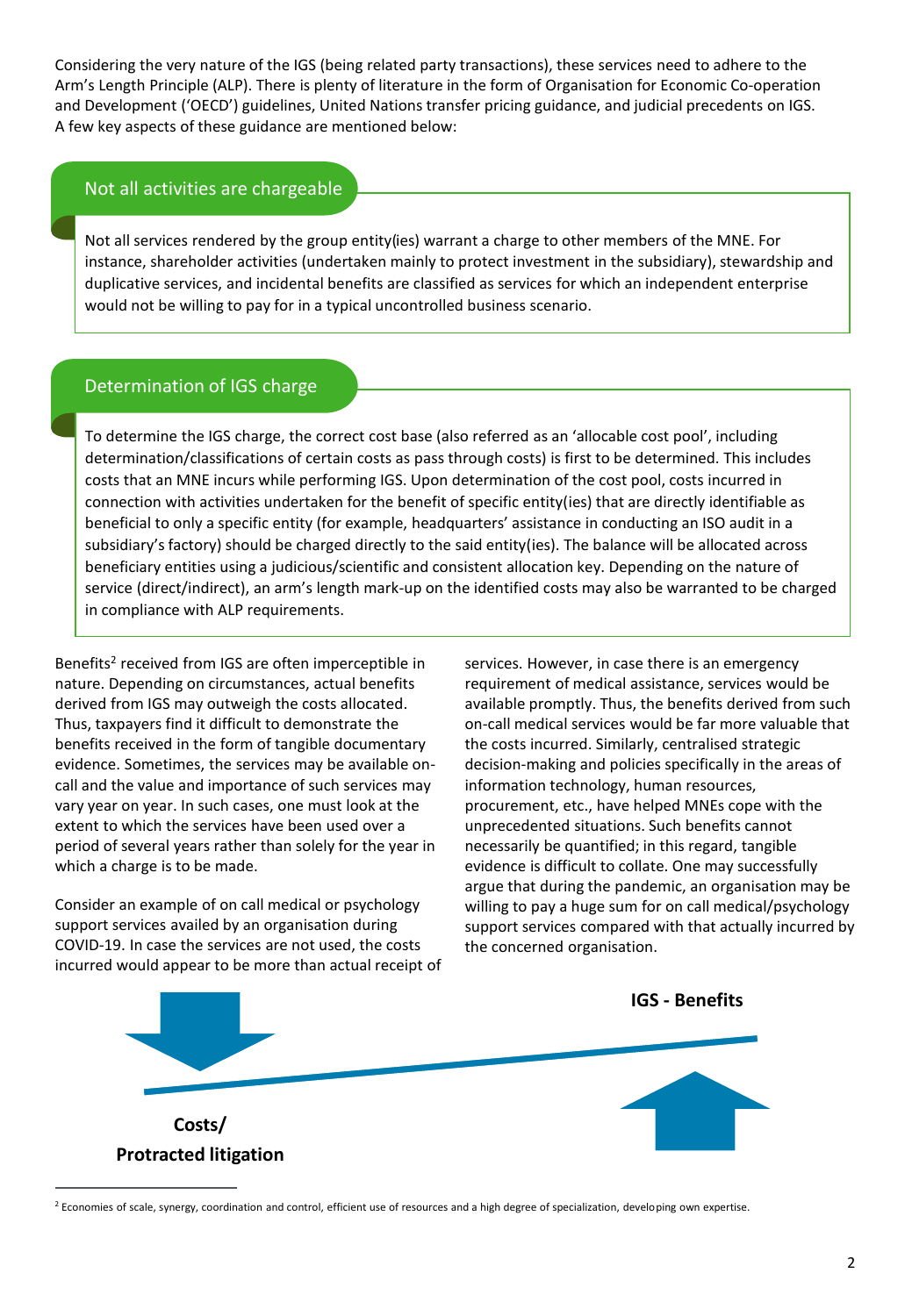Due to the imperceptible nature of IGS, it is often difficult to demonstrate receipt of and benefits derived from IGS by a service recipient. Further, there are instances for taxpayers to consider IGS as a tax planning mechanism and not restricting the use of IGS to its true spirit - to benefit an MNE group via centralisation of services. With the implementation of Base Erosion and Profit Shifting ('BEPS') Action Plans, tax authorities now have access to an MNE's financial data. Thus, tax authorities can closely audit IGS transactions to ensure that the transactions are not "sham" and not entered into with the 'primary intention of avoidance of taxes'. There is a considerable room for disagreement between taxpayers and tax authorities with regards to IGS. As a result, the issue has become one of the key TP controversies across the world, especially in developing countries (such as India).

A recent judgement by the French Administrative Court of Appeal<sup>3</sup> also dealt in detail with core issues surrounding IGS. The court held that (1) the sums paid by the company to one of its group companies constituted pure generosity granted in an interest, other than that of the taxpayer's company; and (2) another group company did not have the material and human resources necessary to carry out its activities of organising trade fairs in Spain. In view of the court, the taxpayer had failed to furnish the evidence that it had received the services and opined that the transaction under consideration constituted profit shifting.

The OECD TP guidelines also recognise that there are two main issues revolving around IGS − whether IGS

have in fact been provided, and if yes, what should be the ALP for that.

Even after simplifying the approach for low value-adding IGS<sup>4</sup> in the 2017 OECD TP Guidelines (as a part of the BEPS process), significant challenges remained for taxpayers. Some of the key suggestions to the OECD on its invitation for public comments on IGS in 2018, included automatic referral of IGS cases into the Mutual Agreement Procedures ('MAP') so that both the service provider and the recipient are considered together, relaxations on evidential requirements, considerations towards indirect benefits arising from IGS, and more guidance/practical examples on exclusions (such as shareholder activities, duplicative services, and incidental benefits).

In India, under the Income-tax Act, 1961 ('the Act'), no direct guidance is available on dealing with IGS from a transfer pricing lens. In addition, no separate guidance is prescribed in connection with the maintenance of documentation for IGS. Tax authorities can allow deduction<sup>5</sup> for IGS charges as long as the expenses are incurred wholly and exclusively for the purposes of the taxpayer's business . However, Transfer Pricing Officers ('TPO') are required to (and restricted to) verify the arm's length nature of the IGS. As no specific guidance is available in the Indian regulations for taxpayers and tax authorities, judicial precedents, OECD, and UN Transfer Pricing Guidelines are usually referred to.

Certain key issues faced by Indian entities for IGS are summarised as under:

| <b>Corporate tax issues</b> |                                                                    | <b>Transfer pricing issues</b> |                                                                                                      |
|-----------------------------|--------------------------------------------------------------------|--------------------------------|------------------------------------------------------------------------------------------------------|
| 1)                          | Questions on commercial<br>expediency of IGS                       | 1)                             | Selection of the most appropriate method                                                             |
|                             |                                                                    | 2)                             | Rejection of a foreign entity as a tested party                                                      |
| 2)                          | Denial of deduction under section<br>37(1) of Income-tax Act, 1961 | 3)                             | Rejection of aggregation approach                                                                    |
|                             |                                                                    | 4)                             | Demonstrating receipt of IGS with tangible evidence (need, benefit,<br>and receipt of services test) |
|                             |                                                                    | 5)                             | Demonstrating economic and commercial benefits derived from IGS                                      |
|                             |                                                                    | 6)                             | Ad hoc/NIL benchmarking using the comparable uncontrolled price<br>method                            |
|                             |                                                                    | 7)                             | Allowance limited only to quantifiable amount of IGS                                                 |

*Further, sometimes the tax authorities make protective adjustments. These include determining the ALP of the IGS to be NIL. However, if the actual transaction value is accepted as ALP, the Profit Level Indicator ('PLI') of the entity paying the IGS will reduce (by the actual value of the IGS). Considering the TPO would have changed the comparables set of the entity paying the IGS, its reduced PLI will not fit within the new range that the TPO sets (but with IGS as NIL, the PLI may meet the ALP requirements). Thus, first the arm's length value of the IGS is determined to be NIL.*  However, on a protective basis, if the taxpayer is granted relief and the transaction value is considered to meet the *arms' length requirements, at least an adjustment at the entity level is to be sustained.<sup>6</sup>*

<sup>6</sup> In such cases, the ALP of the IGS is determined using the transaction net margin method after aggregating the transaction with other international transactions.

<sup>&</sup>lt;sup>3</sup> France vs. SMAP, March 2021, Administrative Court of Appeal, Case No. 19VE01161

<sup>4</sup>The OECD has laid down parameters that enables one to classify a service as low value-adding IGS

<sup>5</sup>Deductibility under section 37 of the Income-tax Act, 1961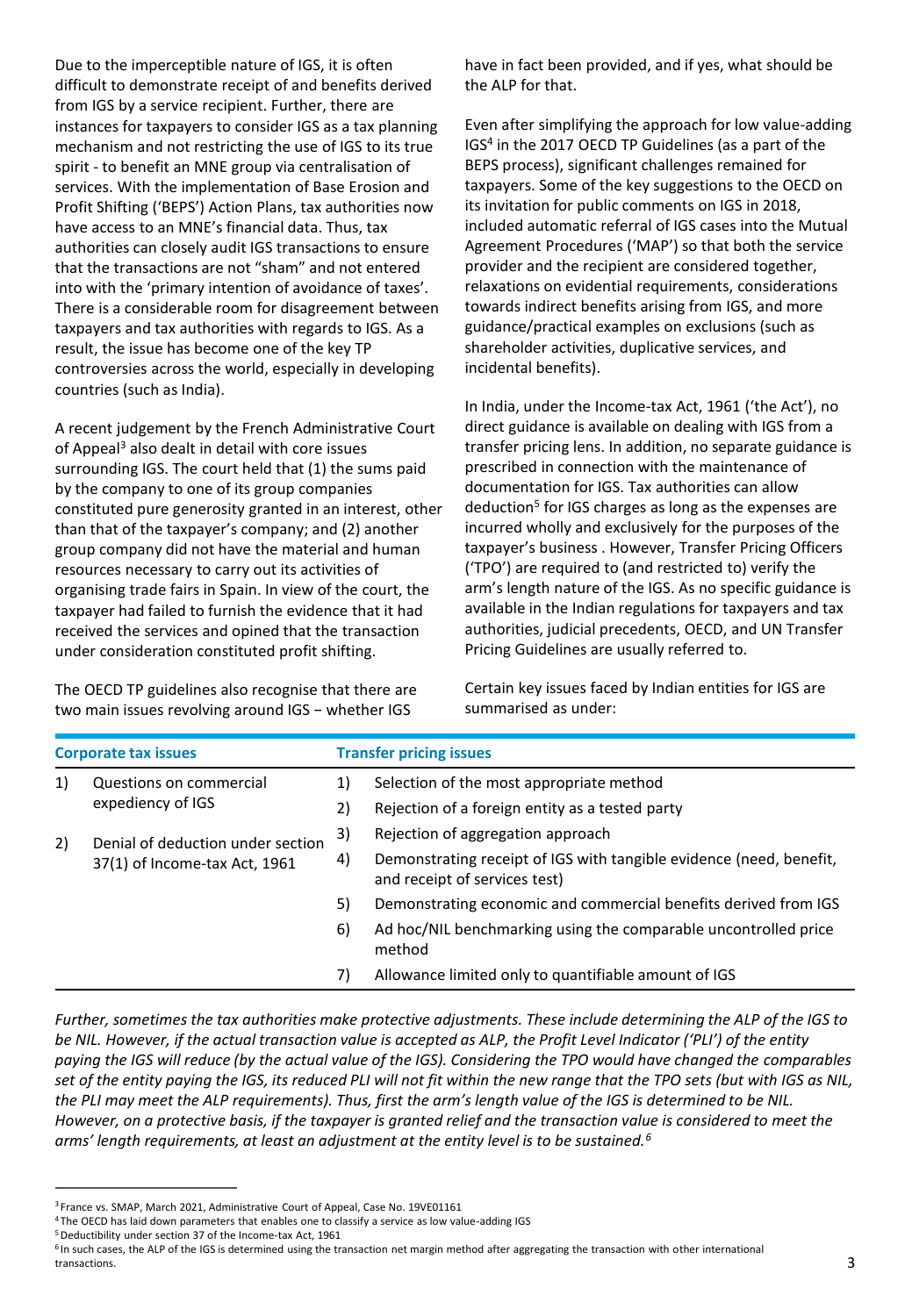It is observed that tax authorities propose TP adjustments where (1) the taxpayers fail to produce tangible benefits of services received and (2) charges paid do not correspond to the services received. Initial level tax authorities fail to appreciate the fact that unlike in case of a direct charge, one-to-one correlation of benefits received with charges paid is not always possible in case of indirect charge/cost allocation.

under the Indian regulations (as a taxpayer is considered to be the best judge of its business), these help satisfy the tax authorities' requirements for meeting the arm's length nature of the IGS. It does not mean that taxpayers have to document 100 percent benefits (what constitutes 100 percent is in itself debatable) derived from IGS (especially in case of an indirect charge). Some of the key tax court/tribunal findings that may paint a fair/positive picture include the following:

Although the need and benefit tests are not required

Onus is on the taxpayer to demonstrate the receipt of services and ALP of the charge and not the benefits derived.

Voluminous evidence submitted by the taxpayer demonstrating the receipt of services and benefits therefrom should not be held irrelevant without providing cogent reasons.

IGS may be rendered orally.

In today's business environment, business is mostly done through emails and can be considered to demonstrate rendition of services.

There is no obligation on the taxpayer to avail all the services together as some services may be on-call only.

If one peruses the direction of cases disposed of by the final fact finding authority in India i.e., the Income Tax Appellant Tribunal ('ITAT'), one may find about 50 percent of the cases for IGS are remanded back to the initial level tax authorities for fresh determination of ALP (including verifying the evidence provided by the taxpayer). The experience in India demonstrates that the entire crux revolves around collation of appropriate and robust documentary evidence; this is an ongoing challenge for taxpayers. Further, the tax authorities should also consider that periodic and regular manual collation of evidence is time consuming and tedious. However, certain technological advancements have made it possible for MNEs to collate appropriate documentation on a real-time basis and in a more costeffective manner.

Considering the time involved in reaching the ITAT and then going back to the file of the TPO for fresh

adjudication significantly affects a taxpayer's morale, patience, and resources. Yet, after the second round of litigation, the fate of IGS remains uncertain. Further, any adjustment to the transaction of payment for IGS leads to double taxation. Thus, exploring options that can guarantee some certainty is needed. These options may include safe harbour; Mutual Agreement Procedure ('MAP'); and/or Advance Pricing Agreements (APA).

Indian Income-tax Rules<sup>7</sup> provide a safe harbour for specified low value-adding IGS transactions with a threshold of up to INR 10 crore (about US\$1.35 million) provided the mark-up on the same does not exceed 5 percent. Moreover, safe harbour rules require that the method of cost pooling; exclusions of shareholder costs and duplicate costs from the cost pool; and the reasonableness of the allocation keys used for allocation of costs are certified by an accountant.

<sup>&</sup>lt;sup>7</sup>Rule 10TA to Rule 10THD of the Income-tax Rules, 1962. The safe harbours can be opted for a few specific years that are prescribed on a periodic basis.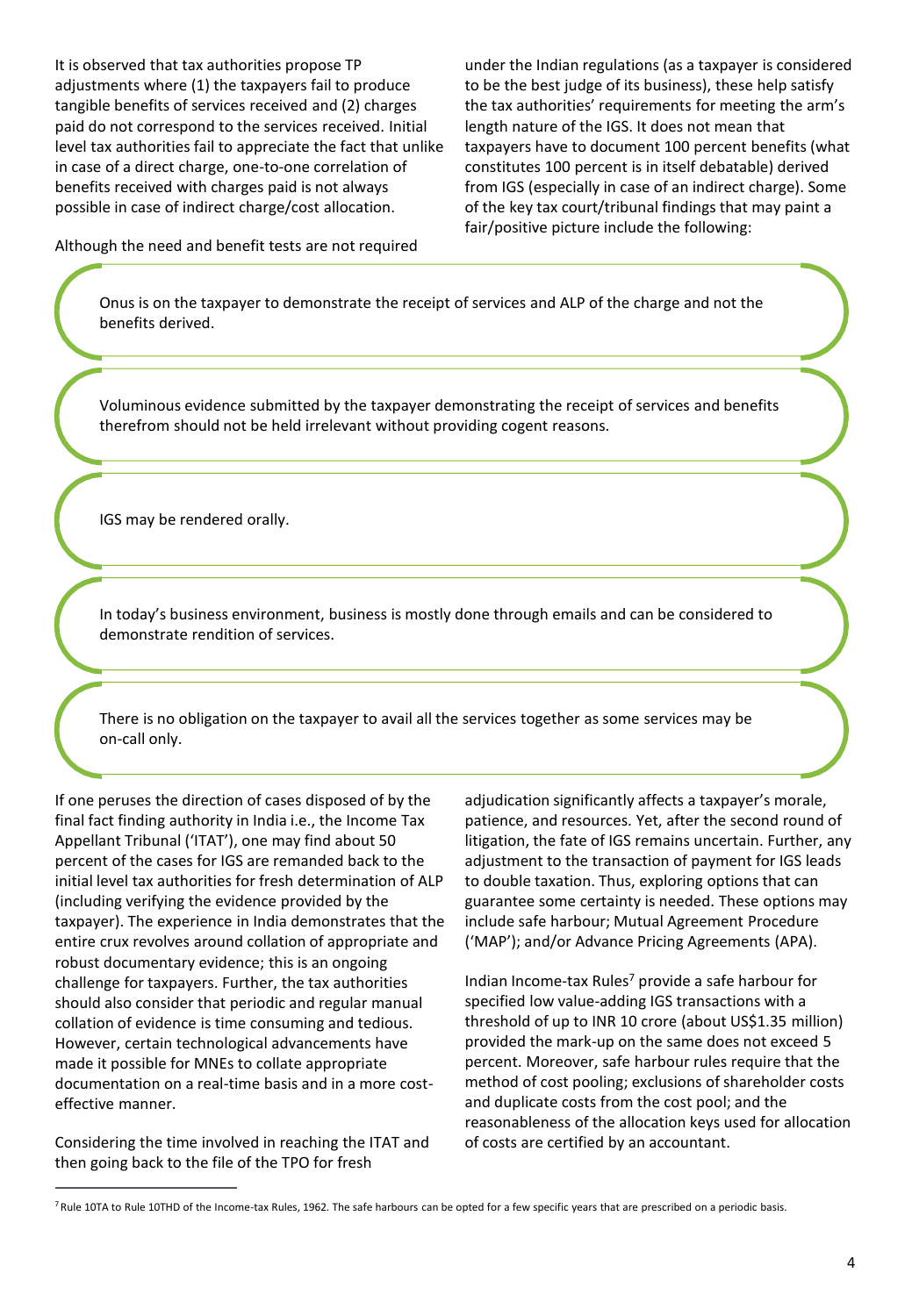A few examples of safe harbour provisions from other countries are summarised here under:

| Country                | Safe harbour conditions on low value-added intra-group services                                              |
|------------------------|--------------------------------------------------------------------------------------------------------------|
| Australia <sup>8</sup> | Mark-up up to 7.5 percent for services received; and<br>Mark-up of 7.5 percent or more for services rendered |
| New Zealand            | Mark-up of 5 percent on qualifying services                                                                  |
| <b>Israel</b>          | Mark-up of 5 percent on qualifying services                                                                  |
| Korea <sup>9</sup>     | Mark-up of 5 percent on qualifying services                                                                  |

MAP helps resolve litigation for past years between the competent authorities of two countries and ensures elimination of double taxation. Moreover, depending on the memorandum of understanding signed between two competent authorities, collection of taxes during pendency of the MAP may be suspended, subject to issuance of bank guarantees in most cases.

APAs can help resolve conflicts for the past as well as future years. Unlike a unilateral APA,

bilateral/multilateral APA involves negotiations between competent authorities that ensure the elimination of double taxation.

In late 2017, India issued a clarification on the acceptance of MAP and bilateral APA applications regardless of the presence or otherwise of Paragraph 2 of Article 9 (or its relevant equivalent Article) in the Double Taxation Avoidance Agreements ('DTAAs') that provides for corresponding/correlative adjustments. This relaxation opened the doors for bilateral negotiation between India and its major treaty partners − France, Germany, Finland, and Belgium − under bilateral or multilateral APAs.

As rightly captured in the UN TP Manual (2021), the Indian APA programme has been well-received by taxpayers with about 1,300 applications been filed so far. More than 350 APAs have been entered into by the Central Board of Direct Taxation ('CBDT'). This demonstrates that many MNEs are making the most of this alternate dispute resolution programme. According to the latest APA annual report published by the CBDT,<sup>10</sup> IGS featured at the top of the list for which APAs have been applied for by the MNEs. Of the 164 international transactions covered under 41 APAs entered into in financial year 2018 19, 19 transactions are in the nature of payment of royalty and receipt of various kinds of support services (i.e., IGS).

Depending on the facts of the case, Indian APA authorities may put a cap on the value of IGS (via a percentage of IGS to sales) that would be considered as an arm's length charge. Based on the specific business circumstances, one may:

- negotiate a graded cap based on the profitability for various years i.e., a cap subject to minimum profitability (which may vary year on year);
	- even in case of losses agree on the arm's length nature of the IGS
- consider the service provider (foreign entity) as the tested party (subject to a profitability threshold for service provider and/or service recipient); and
- maintain/provide the least amount of documentation (minimum requirements on maintaining evidence demonstrating receipt and benefits of IGS, subject to group or independent professional certification).

Further, once the charge of IGS is covered under an APA, it carries persuasive value for years not covered by the APA as well as for allowance of the charge as an expenditure under Section 37(1) of the Act.

In case the taxpayer is not satisfied with the outcome, a withdrawal option is available both under MAP as well as APA; in which case, the normal litigation process continues. Thus, depending on the facts, MAP or unilateral/bilateral/multilateral APAs present themselves as the best options available with MNEs to deal with the IGS controversy.

The Indian government has taken many initiatives to curb litigation and make India a taxpayer friendly country. Detailed guidance on IGS under the Indian TP regulations, the type of acceptable documentation, relooking at the safe harbour rules and making it easier to adopt the same, can go a long way in getting the required certainty and curbing litigation on the everchallenging controversy on IGS. While the Indian government pays heed to this controversy, MNEs should prepare well-articulated facts supported by thorough documentation to dodge protracted litigation (in addition to exploring the MAP/APA routes, wherever feasible).

<sup>8</sup>For IGS less than AUD 1 million or less than 15 percent of the total expenses or revenue

<sup>9</sup> Provided the charge does not exceed 5% of the taxpayer's sales or 15% of the taxpayer's operating expenses

<sup>10</sup>Advance Pricing Agreement (APA) Programme of India – Annual Report (2018-19) Central Board of Direct Taxes November 2019